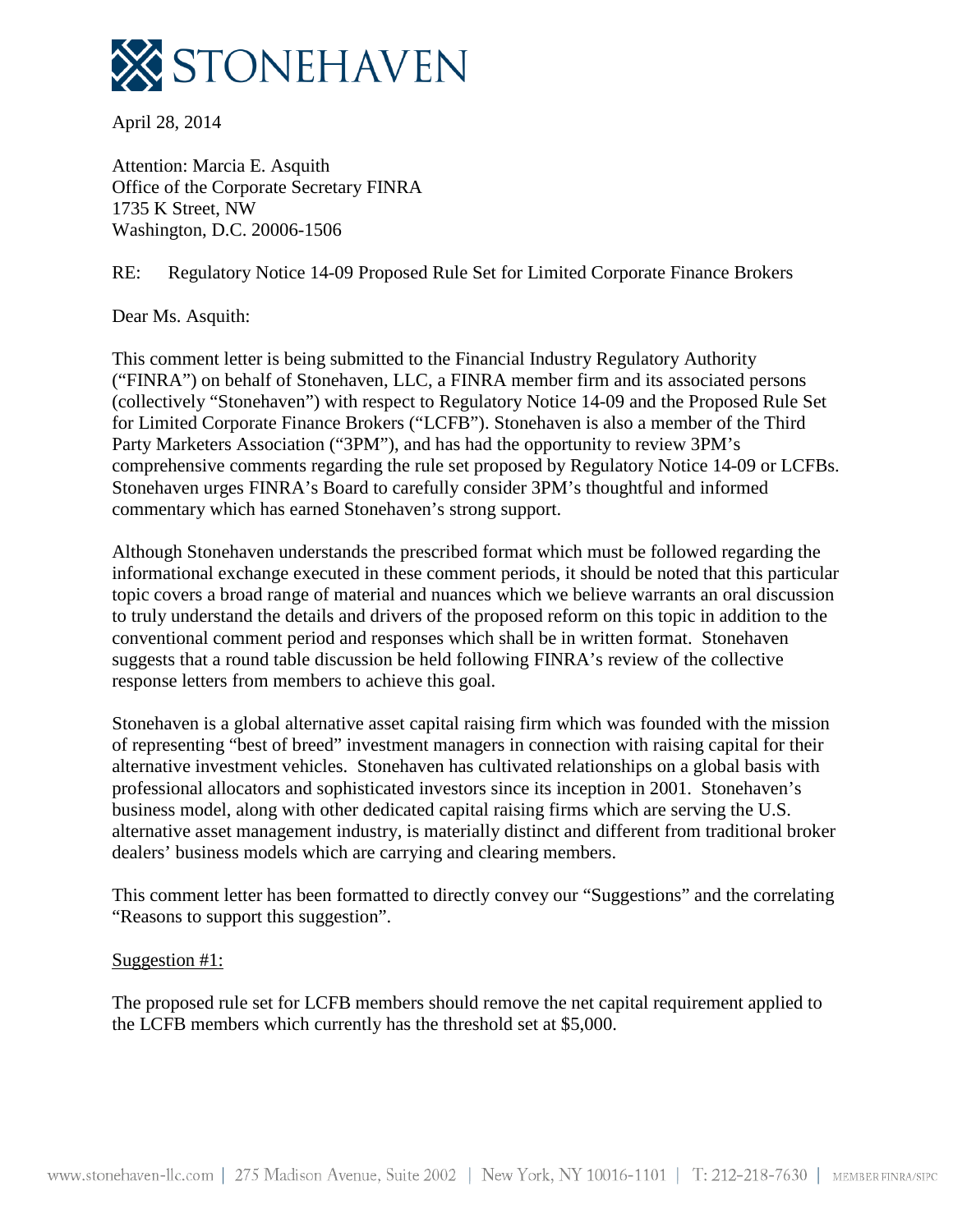#### Reasons supporting this suggestion:

The current net capital requirement thresholds of \$250,000, \$100,000, and \$50,000 respectively for carrying members and introducing members are rather arbitrary in nature, however the materiality of these dollar amounts substantively supports the spirit of the net capital requirements which is in part to protect the investor should a scenario unfurl which causes damage to an investor, and in theory the broker dealer carrying or clearing that customer account would have minimally sufficient reserves to apply to a remedial solution. When applying this methodology to the \$5,000 net capital requirement for non-carrying and non-clearing members, it is clear that \$5,000 would universally be determined as an insufficient amount to apply to any hypothetical remedial solution involving a customer. One may then deduce that this specific net capital requirement is in only place to ensure that all member firms remain on the grid and adhere to the general net capital requirement apparatus, and that perhaps the intention was that a well thought out resolution would be implemented down the line. This time has now finally come, and we collectively need to implement specific rules which effectively and efficiently regulate the LCFB universe of member firms.

Stonehaven submits that the FOCUS reporting requirements for LCFB members would need to be overhauled as the current set of calculations and data points are not directly applicable to LCFB members and more specifically, placement agents. For example, a specific issue that illustrates this disconnect is demonstrated through the revenue generation framework relating private placement activity. The accrual requirements set forth by the PCAOB accounting regime directly conflict with a placement agent firm's ability to accurately reflect its true capital condition because of the Aggregate Indebtedness variable and its function relating to allowable and non-allowable assets. A placement agent may accrue a substantial receivable in the form of an incentive allocation referral fee which has been accrued on its books with a correlating net pass through payable to registered representatives, but the current net capital calculation methodology does not allow the accrued net retained earnings amount to impact the net capital, and therefore can negatively impact the excess capital as well. This makes no sense to member firms in this situation, nor does it make sense to our PCAOB registered accounting firms which are auditing us. The reason is directly related to the net capital rules which were written to apply to trading firms who carry accounts, and not to placement agent firms which do not carry accounts or trade securities. Countless hours and resources have been allocated to this \$5,000 minimum net capital requirement by member firms and FINRA examiners alike. This is clearly not an effective and efficient use of our collective resources when recognizing that the de minimis threshold amount does not translate to investor protection, but rather to FINRA maintaining a rule requirement to get every non-carrying and non-clearing member firm to ensure similar forensic accounting scrutiny applied to member firms which carry, custody and clear investor accounts.

More importantly, the compliance exposure which is forcibly imposed onto non-carrying member firms that results from this disconnected framework must be corrected, and this can be achieved by removing the \$5,000 minimum net capital requirement and revising the FOCUS reporting requirements so that the data points are streamlined and meaningful for non-carrying member firms.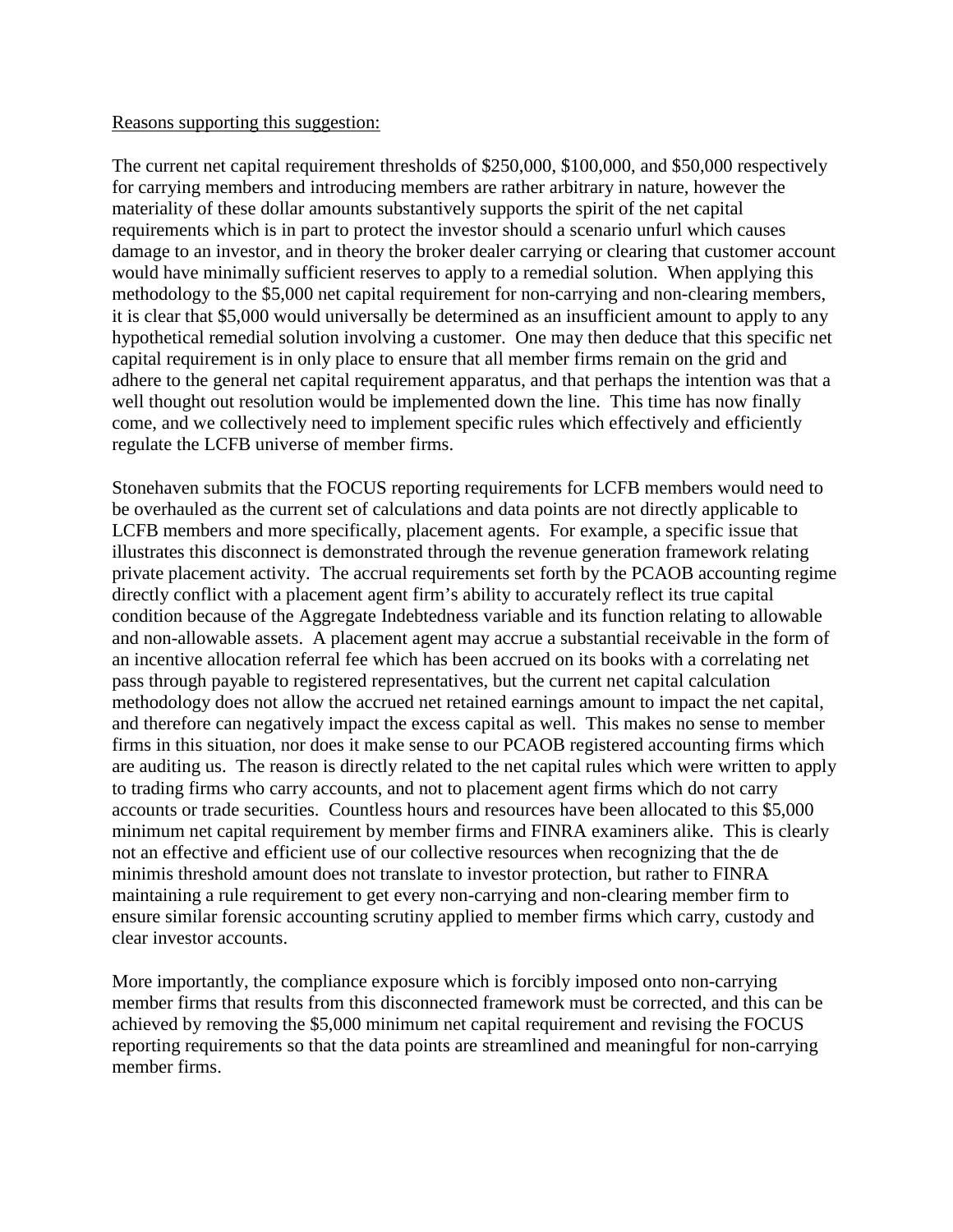#### Suggestion #2:

Remove or overhaul the current Supplemental Statement of Income ("SSOI") content and filing requirement for LCFB.

## Reasons supporting this suggestion:

The questions and data requests outlined in the SSOI in theory have been implemented to assist FINRA in intelligence gathering of member firms engaged in private placement activity among other items, but in practice this has not been achieved in a satisfactory manner. This recently implemented layer of recurring and required informational exchange does not provide accurate information to FINRA or the SEC because of the wide array of methods, timelines and fee structures which apply to the private placement framework and the placement agents which operate within this framework. The SSOI is clearly written inferring that a uniform application of method, timeline and fee structures applies to the private placement framework similar to the uniform process which applies to framework for trading public securities. This is simply inaccurate, and when Stonehaven specifically identified this issue to FINRA, we were told that FINRA understands this disconnect, but we should just make best efforts to interpret the questions and attempt to provide punctual and accurate data anyway. This reflects another disconnected channel of required informational exchange where non-carrying and non-clearing member firms are allocating resources to the FOCUS reports, and now SSOI filings as well, which does not promote effective and efficient regulation or accurate informational exchange, and this collectively results in valuable resources being wasted. One obvious example of this would be relating to the questions posed in the SSOI which request information regarding the revenue generated from the sales made in the reference period. Generally, private placements closed in any particular quarter will not generate commissions in the same quarter which would require the member firm filing the SSOI to reflect a "0" in the answer to the aforementioned question. This is just one example of the poorly written questions in the SSOI which confuse regulatory liaisons and examiners alike, precipitate unnecessary scrutiny relating to perceived hotspots by the regulators, and indirectly increases exposure for private placement agents due to the disconnected framework.

### Suggestion #3:

Exempt LCFB members from or revise the specific rules that apply to carrying members and clearing members, and cause material expenses in the form of premiums for non-carrying members which arguably have no tangible insurance payoff in the equation. Specifically, Rule 4360 regarding the Fidelity Bond.

### Reasons supporting this suggestion:

Rule 4360 and the maintenance of a \$100,000 fidelity bond applies to non-carrying member firms. The spirit of this requirement dovetails with the general spirit of the net capital requirements which is to secure a minimum reserve amount of capital that may be applied to remedial solutions involving investors. A fidelity bond insures a firm against intentional fraudulent and dishonest acts committed by employees and registered representatives under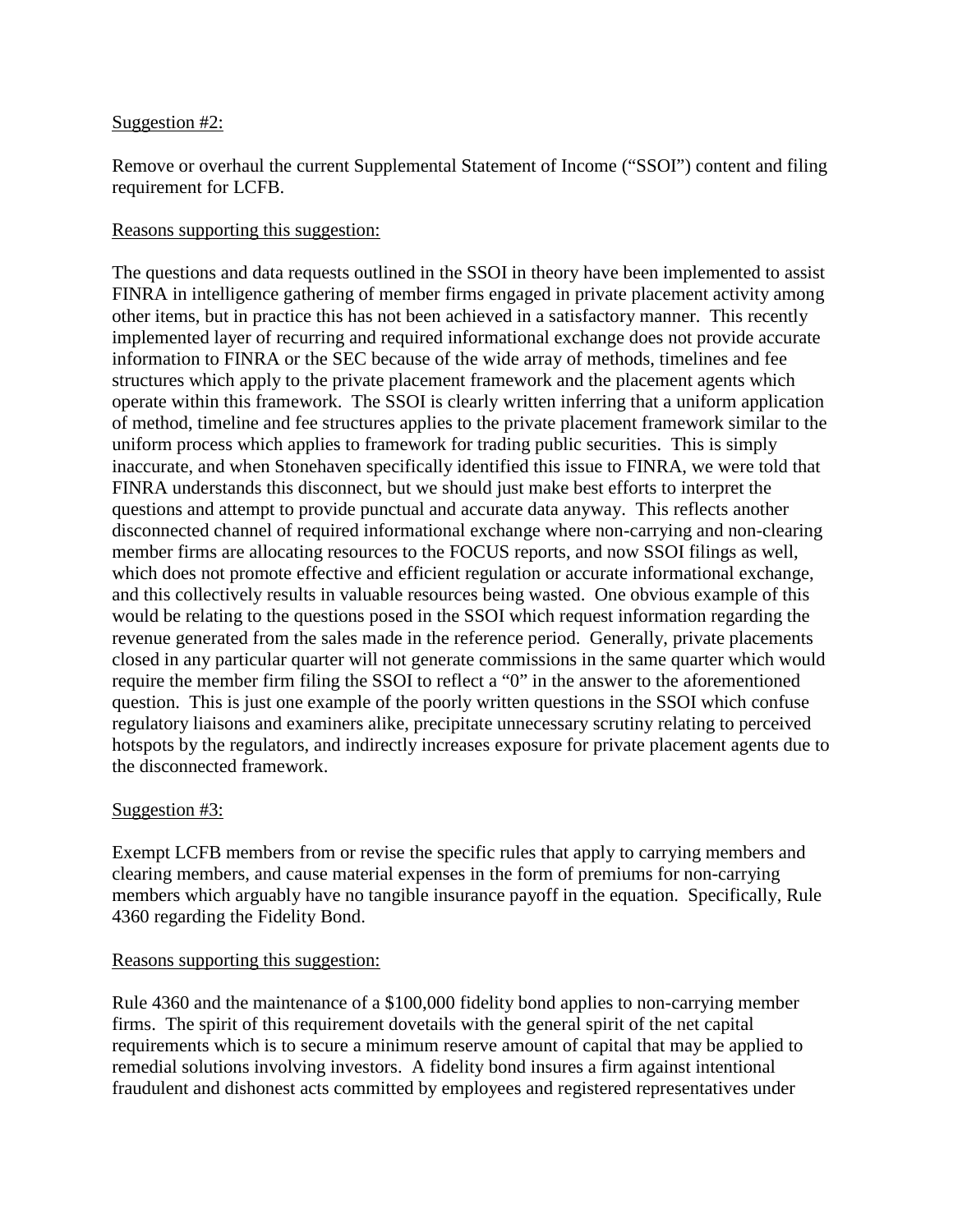certain specified circumstances. In cases of theft of customer funds, a fidelity bond generally will indemnify a firm for covered losses sustained in the handling of customers' accounts. Clearly, this does not apply to non-carrying member firms and therefore LCFB members should be exempted from Rule 4360, or the Rule should be revised accordingly.

# Suggestion #4:

Exempt LCFB members from the Securities Investor Protection Corporation required payments relating to the SIPC-6 and SIPC-7 filings which impose assessment payments based on a member firm's gross revenues.

# Reasons for supporting this suggestion:

Non-carrying member firms do not carry investor accounts, but must pay these ever increasing amounts which are effectively premium payments funding the SIPC Fund. These rules are not aligned properly and disproportionately create significant expenses for LCFB without providing any tangible benefit to the non-carrying member firm. This is clear through reading the SIPC Mission Statement below (with most relevant language underlined for emphasis):

*SIPC was created under the [Securities Investor Protection Act](http://www.sipc.org/about-sipc/statute-and-rules/statute) as a non-profit membership corporation. SIPC oversees the liquidation of member broker-dealers that close when the broker-dealer is bankrupt or in financial trouble, and customer assets are missing. In a [liquidation under the Securities Investor Protection Act,](http://www.sipc.org/cases-and-claims/how-a-liquidation-works) SIPC and the court-appointed Trustee work to return customers' securities and cash as quickly as possible. Within limits, SIPC expedites the return of missing customer property by protecting each customer up to \$500,000 for securities and cash (including a \$250,000 limit for cash only).*

*SIPC is an important part of the overall system of investor protection in the United States. While a number of federal and state securities agencies and self-regulatory organizations deal with cases of [investment fraud,](http://www.sipc.org/for-investors/protecting-against-fraud) SIPC's focus is both different and narrow: restoring customer cash and securities left in the hands of bankrupt or otherwise financially troubled brokerage firms.*

In SIPC's own words, their mission directly relates to protecting customer assets. It is unfair and unjust to be collecting premium payments from all member firms, when non-carrying member firms do not carry accounts and therefore have nothing for SIPC to protect.

In closing, Stonehaven submits that it is critical to understand the motive of the proposed rule set for LCFB members, which is effectively to draw a line of intelligent distinction regarding the applicable core rules which have been thematic and consistent in application for all member firms since the passage of the 1933 Act and 1934 Act, and to create a subset of the member universe to effectively differentiate a carrying and clearing member firm, such as Morgan Stanley, from a non-carrying and non-clearing member firm, such as Stonehaven. This much is common sense. It is imperative to understand the large universe of the distinct differences and nuances which apply to universe of non-carrying and non-clearing member firms, and subsequently apply that understanding in a streamlined application of rules to effectively and efficiently regulate this bifurcated universe of member firms.